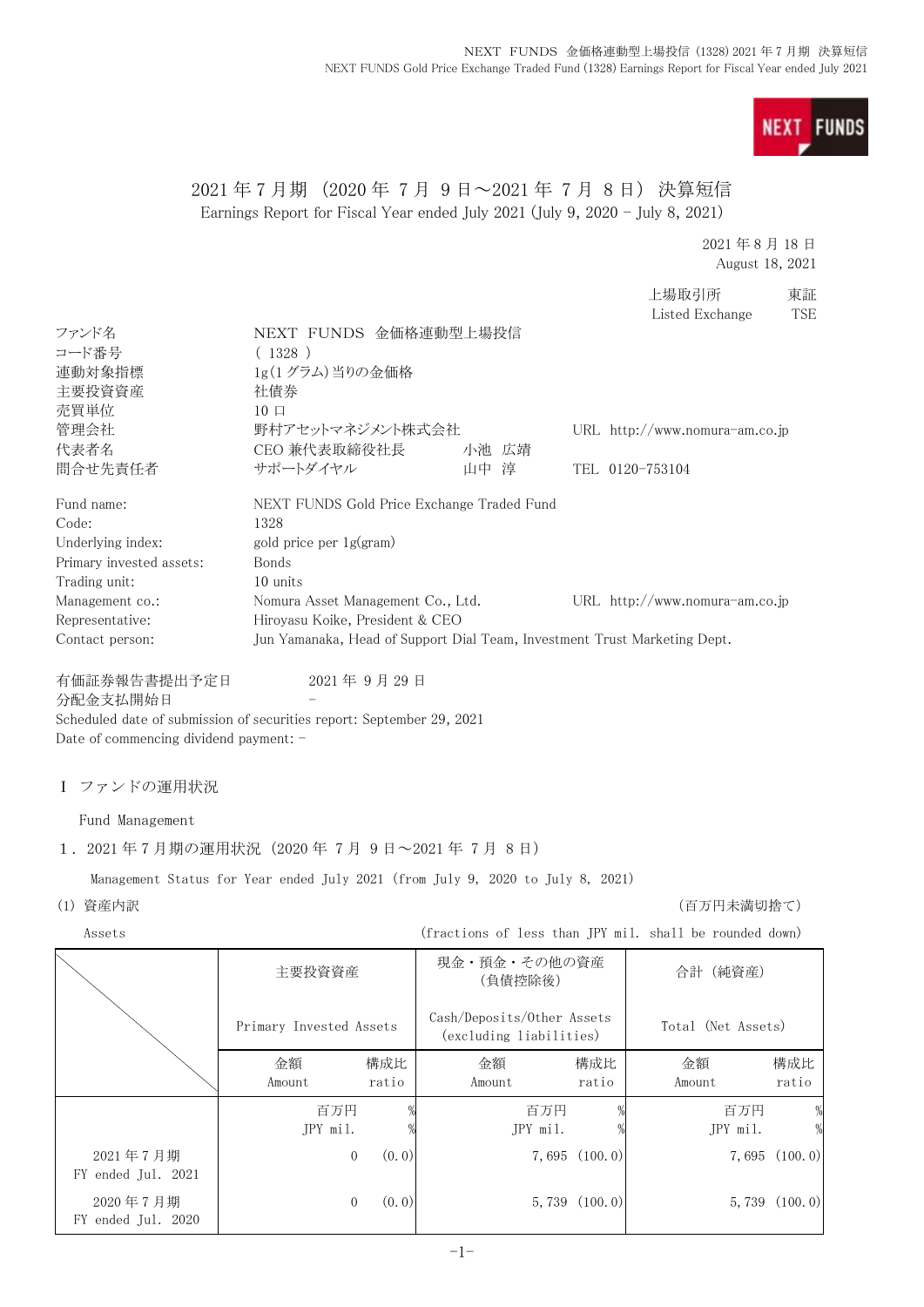NEXT FUNDS 金価格連動型上場投信 (1328) 2021 年 7 月期 決算短信 NEXT FUNDS Gold Price Exchange Traded Fund (1328) Earnings Report for Fiscal Year ended July 2021

### (2) 設定・解約実績 (2) またまま (1) これには はんしゃ (1) これには はんしょう (千口未満切捨て)

Creation and Redemption (fractions of less than one thousand units shall be rounded down)

|                                | 前計算期間末<br>発行済口数<br>No. of Issued Units<br>at End of Previous<br>Fiscal Period<br>$\left( \textcircled{1}\right)$ | 設定口数<br>No. of Units Created<br>(Q) | 解約口数<br>No. of Units<br>Redeemed<br>$\left( \circledS \right)$ | 当計算期間末<br>発行済口数<br>No. of Issued Units<br>at End of Fiscal<br>Period<br>$(① + ② - ③)$ |
|--------------------------------|------------------------------------------------------------------------------------------------------------------|-------------------------------------|----------------------------------------------------------------|---------------------------------------------------------------------------------------|
|                                | 千口<br>'000 units                                                                                                 | 千口<br>'000 units                    | 千口<br>'000 units                                               | 千口<br>'000 units                                                                      |
| 2021年7月期<br>FY ended Jul. 2021 | 1,130                                                                                                            | 870                                 | 480                                                            | 1,520                                                                                 |
| 2020年7月期<br>FY ended Jul. 2020 | 1,200                                                                                                            | 270                                 | 340                                                            | 1,130                                                                                 |

(3) 基準価額

Net Asset Value

|                                | 総資産<br>Total Assets<br>$\mathcal{L}(\mathbb{D})$ | 負債<br>Liabilities<br>$\left( \circled{2} \right)$ | 純資産<br>Net Assets<br>$(\mathcal{D}(\mathbb{O}-\mathbb{Q}))$ | 1 口当り基準価額<br>((3) 当計算期間末発行済口数) ×1)<br>Net Asset Value per 1 unit<br>$((\textcircled{3}/\text{No. of } I$ ssued Units at End of Fiscal<br>Period $)\times$ 1) |
|--------------------------------|--------------------------------------------------|---------------------------------------------------|-------------------------------------------------------------|--------------------------------------------------------------------------------------------------------------------------------------------------------------|
|                                | 百万円<br>JPY mil.                                  | 百万円<br>JPY mil.                                   | 百万円<br>$JPY$ mil.                                           | 円<br><b>JPY</b>                                                                                                                                              |
| 2021年7月期<br>FY ended Jul. 2021 | 8,047                                            | 352                                               | 7,695                                                       | 5,060                                                                                                                                                        |
| 2020年7月期<br>FY ended Jul. 2020 | 5,818                                            | 79                                                | 5,739                                                       | 5,075                                                                                                                                                        |

### (4) 分配金

Dividend Payment

|                                | 1口当り分配金<br>Dividend per 1 unit |
|--------------------------------|--------------------------------|
|                                | 円<br><b>JPY</b>                |
| 2021年7月期<br>FY ended Jul. 2021 | $\mathbf{0}$                   |
| 2020年7月期<br>FY ended Jul. 2020 | $\overline{0}$                 |

### 2.会計方針の変更

Change in Accounting Policies

| ① 会計基準等の改正に伴う変更                                             | 無 |    |
|-------------------------------------------------------------|---|----|
| Changes accompanying revision to accounting standards, etc. |   | No |
| ② ①以外の変更                                                    | 無 |    |
| Changes other than those in $(l)$                           |   | Nο |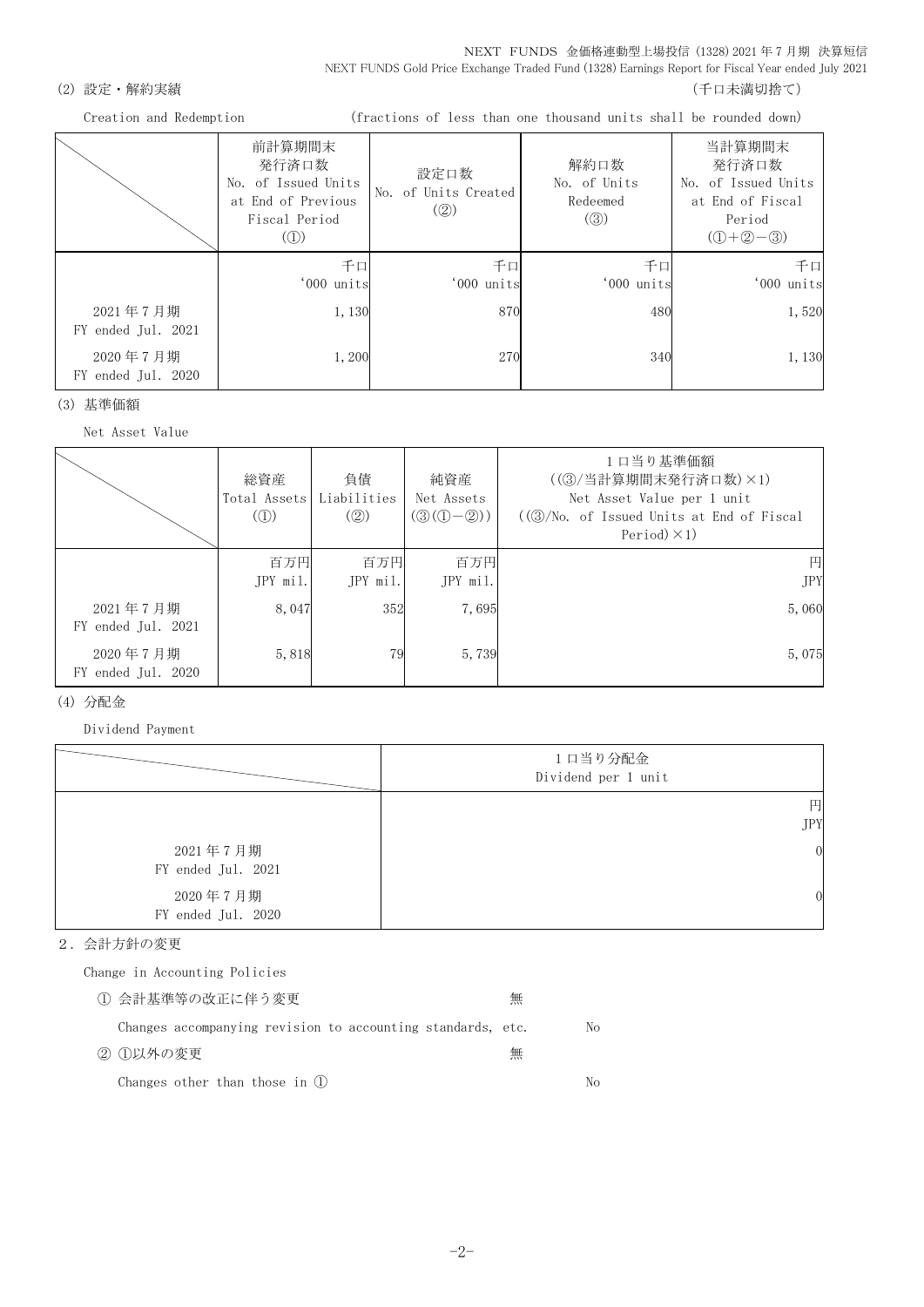### Ⅱ 財務諸表等 Financial Statements

## (1)【貸借対照表】 Balance Sheet

|                                                           |                                                                 | (単位:円) (Unit:JPY)                                               |
|-----------------------------------------------------------|-----------------------------------------------------------------|-----------------------------------------------------------------|
|                                                           | 第13期<br>(2020年7月8日現在)<br>13th Fiscal Year<br>As of July 8, 2020 | 第14期<br>(2021年7月8日現在)<br>14th Fiscal Year<br>As of July 8, 2021 |
|                                                           | 金額 Amount                                                       | 金額 Amount                                                       |
| 資産の部<br>Assets                                            |                                                                 |                                                                 |
| 流動資産<br>Current assets                                    |                                                                 |                                                                 |
| コール・ローン<br>Call loans                                     | 603, 337, 513                                                   | 1, 310, 820, 691                                                |
| 派生商品評価勘定<br>Revaluation of derivatives                    | 175, 410, 855                                                   | 67, 313, 397                                                    |
| 現先取引勘定<br>Securities purchased under resale<br>agreements | 3, 500, 000, 000                                                | 4,600,000,000                                                   |
| 差入委託証拠金<br>Margin deposits                                | 1, 539, 811, 133                                                | 2, 069, 721, 524                                                |
| 流動資産合計<br>Total current assets                            | 5, 818, 559, 501                                                | 8, 047, 855, 612                                                |
| 資産合計<br>Total assets                                      | 5, 818, 559, 501                                                | 8, 047, 855, 612                                                |
| 負債の部<br>Liabilities                                       |                                                                 |                                                                 |
| 流動負債<br>Current liabilities                               |                                                                 |                                                                 |
| 派生商品評価勘定<br>Revaluation of derivatives                    | 64, 402, 525                                                    | 331, 684, 711                                                   |
| 未払受託者報酬<br>Trustee fees payable                           | 1, 446, 224                                                     | 2,000,853                                                       |
| 未払委託者報酬<br>Investment trust management fees payable       | 13, 016, 000                                                    | 18,007,606                                                      |
| 未払利息<br>Accrued interest expenses                         | 433                                                             | 982                                                             |
| その他未払費用<br>Other accrued expenses                         | 283, 388                                                        | 391,559                                                         |
| 流動負債合計<br>Total current liabilities                       | 79, 148, 570                                                    | 352, 085, 711                                                   |
| 負債合計<br>Total liabilities                                 | 79, 148, 570                                                    | 352, 085, 711                                                   |
| 純資産の部<br>Net assets                                       |                                                                 |                                                                 |
| 元本等<br>Principal and other                                |                                                                 |                                                                 |
| 元本<br>Principal                                           | 2, 881, 680, 984                                                | 3, 875, 400, 984                                                |
| 剰余金                                                       |                                                                 |                                                                 |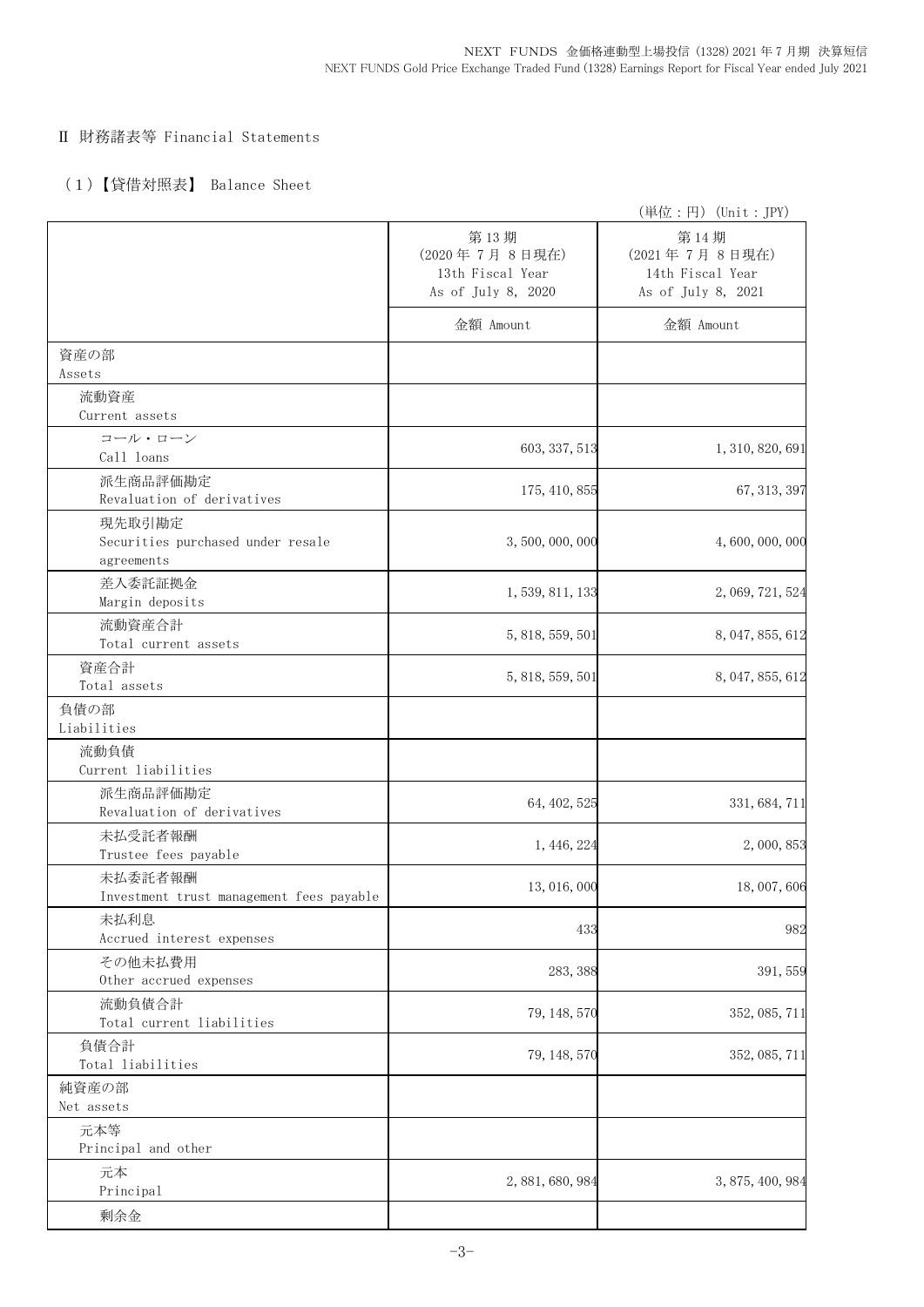| Surplus                                               |                  |                  |
|-------------------------------------------------------|------------------|------------------|
| 期末剰余金又は期末欠損金(△)<br>Surplus (deficit) at end of period | 2, 857, 729, 947 | 3, 820, 368, 917 |
| 元本等合計<br>Total principal and other                    | 5, 739, 410, 931 | 7, 695, 769, 901 |
| 純資産合計<br>Total net assets                             | 5, 739, 410, 931 | 7, 695, 769, 901 |
| 負債純資産合計<br>Total liabilities and net assets           | 5, 818, 559, 501 | 8, 047, 855, 612 |

# (2)【損益及び剰余金計算書】 Statement of Income and Retained Earnings

|                                                                                                           |                                                                                                      | (単位:円) (Unit:JPY)                                                                                 |
|-----------------------------------------------------------------------------------------------------------|------------------------------------------------------------------------------------------------------|---------------------------------------------------------------------------------------------------|
|                                                                                                           | 第13期<br>2019年7月9日<br>自<br>2020年7月8日<br>至<br>13th Fiscal Year<br>From July 9, 2019<br>to July 8, 2020 | 第14期<br>2020年7月9日<br>自<br>至 2021年7月8日<br>14th Fiscal Year<br>From July 9, 2020<br>to July 8, 2021 |
|                                                                                                           | 金額 Amount                                                                                            | 金額 Amount                                                                                         |
| 営業収益<br>Operating revenue                                                                                 |                                                                                                      |                                                                                                   |
| 受取利息<br>Interest income                                                                                   | $\triangle$ 2, 676, 160                                                                              | $\triangle$ 3, 589, 686                                                                           |
| 派生商品取引等損益<br>Profit and loss on dealing of derivatives                                                    | 1, 201, 180, 682                                                                                     | $\triangle$ 181, 294, 811                                                                         |
| 為替差損益<br>Foreign exchange gains or losses                                                                 | 43, 617, 598                                                                                         | 272, 360, 117                                                                                     |
| その他収益<br>Other revenue                                                                                    | 1, 460, 178                                                                                          |                                                                                                   |
| 営業収益合計<br>Total operating revenue                                                                         | 1, 243, 582, 298                                                                                     | 87, 475, 620                                                                                      |
| 営業費用<br>Operating expenses                                                                                |                                                                                                      |                                                                                                   |
| 支払利息<br>Interest expenses                                                                                 | 431, 530                                                                                             | 308, 133                                                                                          |
| 受託者報酬<br>Trustee fees                                                                                     | 2,766,638                                                                                            | 3,778,897                                                                                         |
| 委託者報酬<br>Investment trust management fees                                                                 | 24, 899, 599                                                                                         | 34, 009, 918                                                                                      |
| その他費用<br>Other expenses                                                                                   | 2, 139, 199                                                                                          | 3, 469, 702                                                                                       |
| 営業費用合計<br>Total operating expenses                                                                        | 30, 236, 966                                                                                         | 41, 566, 650                                                                                      |
| 営業利益又は営業損失(△)<br>Operating profit (loss)                                                                  | 1, 213, 345, 332                                                                                     | 45, 908, 970                                                                                      |
| 経常利益又は経常損失 (△)<br>Ordinary profit (loss)                                                                  | 1, 213, 345, 332                                                                                     | 45, 908, 970                                                                                      |
| 当期純利益又は当期純損失 (△)<br>Profit (loss)                                                                         | 1, 213, 345, 332                                                                                     | 45, 908, 970                                                                                      |
| 一部解約に伴う当期純利益金額の分配額又は一部解<br>約に伴う当期純損失金額の分配額 (△)<br>Distribution of profit loss from partial<br>redemptions |                                                                                                      |                                                                                                   |
| 期首剰余金又は期首欠損金 (△)                                                                                          | 1, 777, 854, 615                                                                                     | 2, 857, 729, 947                                                                                  |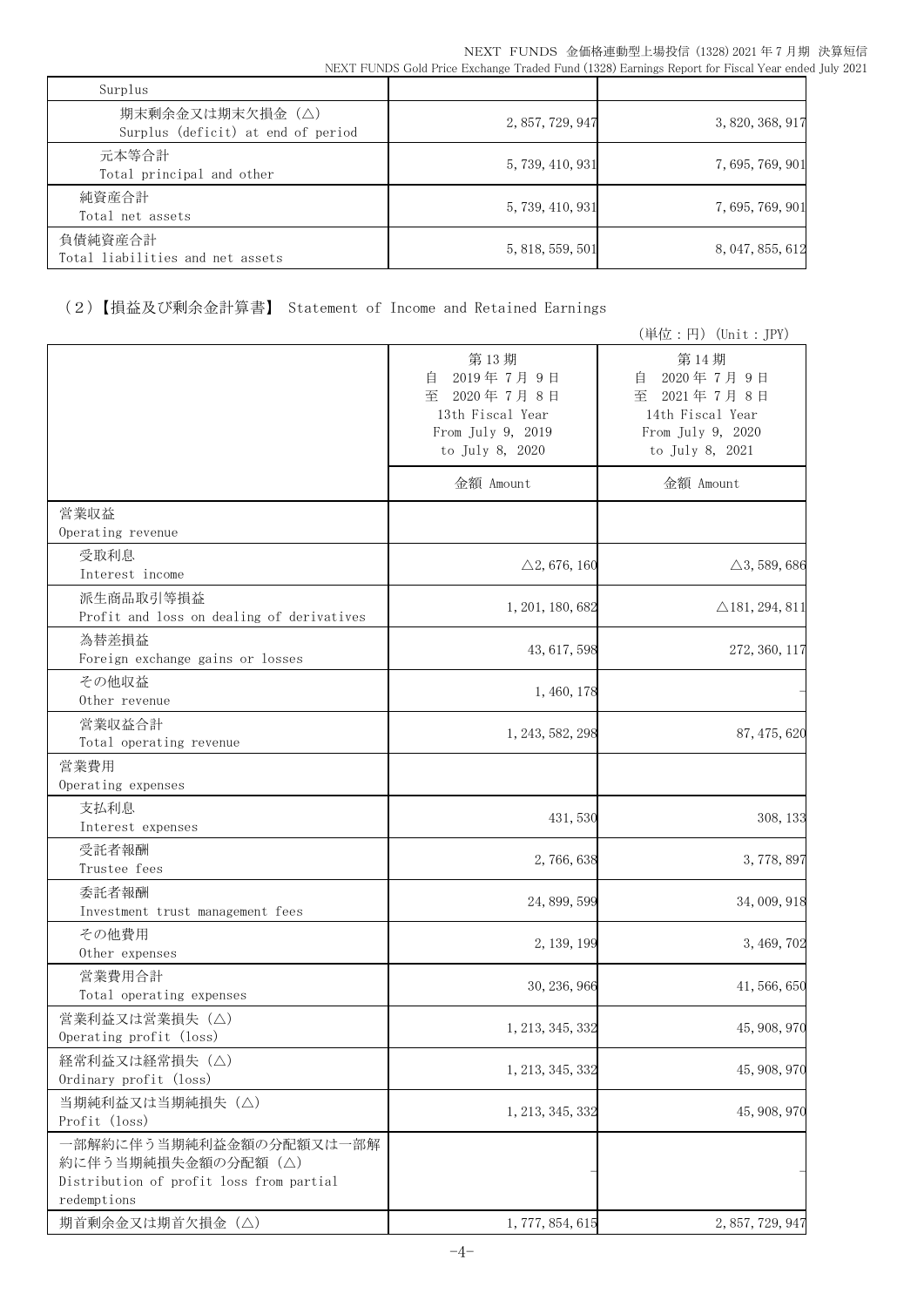| Surplus (deficit) at beginning of period                                                                              |                  |                  |
|-----------------------------------------------------------------------------------------------------------------------|------------------|------------------|
| 剰余金増加額又は欠損金減少額<br>Increase in surplus or decrease in deficit                                                          | 569, 630, 000    | 2, 202, 970, 000 |
| 当期追加信託に伴う剰余金増加額又は欠損金減<br>少額<br>Increase in surplus or decrease in deficit<br>from additional subscriptions for period | 569, 630, 000    | 2, 202, 970, 000 |
| 剰余金減少額又は欠損金増加額<br>Decrease in surplus or increase in deficit                                                          | 703, 100, 000    | 1, 286, 240, 000 |
| 当期一部解約に伴う剰余金減少額又は欠損金増<br>加額<br>Decrease in surplus or increase in deficit<br>from partial redemptions                 | 703, 100, 000    | 1, 286, 240, 000 |
| 分配金<br>Dividends                                                                                                      |                  |                  |
| 期末剰余金又は期末欠損金(△)<br>Surplus (deficit) at end of period                                                                 | 2, 857, 729, 947 | 3, 820, 368, 917 |

## (3)【注記表】

(重要な会計方針に係る事項に関する注記)

| 1. 運用資産の評価基準及び評価方法 | 先物取引                                                                           |
|--------------------|--------------------------------------------------------------------------------|
|                    | 計算日に知りうる直近の日の主たる取引所の発表する清算値段又は最終相場で評価                                          |
|                    | しております。                                                                        |
|                    | 為替予約取引                                                                         |
|                    | 計算日において予約為替の受渡日の対顧客先物相場の仲値で評価しております。                                           |
|                    | 2.外貨建資産・負債の本邦通貨への換信託財産に属する外貨建資産・負債の円換算は、原則として、わが国における計算                        |
| 算基準                | 期間末日の対顧客電信売買相場の仲値によって計算しております。                                                 |
| 3.費用・収益の計上基準       | 派生商品取引等損益                                                                      |
|                    | 約定日基準で計上しております。                                                                |
|                    | 為替差損益                                                                          |
|                    | 約定日基準で計上しております。                                                                |
|                    | 4.金融商品の時価等に関する事項の補金融商品の時価には、市場価格に基づく価額のほか、市場価格がない場合には合理                        |
| 足説明                | 的に算定された価額が含まれております。当該価額の算定においては一定の前提条                                          |
|                    | 件等を採用しているため、異なる前提条件等によった場合、当該価額が異なること                                          |
|                    | もあります。                                                                         |
|                    | また、デリバティブ取引に関する契約額等は、あくまでもデリバティブ取引におけ<br>る名目的な契約額または計算上の想定元本であり、当該金額自体がデリバティブ取 |
|                    | 引の市場リスクの大きさを示すものではありません。                                                       |
| 5. その他             | 現先取引                                                                           |
|                    | 現先取引の会計処理については、「金融商品に関する会計基準」(企業会計基準委員                                         |
|                    | 会 平成 20 年 3 月 10 日)の規定によっております。                                                |
|                    | 計算期間                                                                           |
|                    | 当ファンドの計算期間は、信託約款の規定により、2020年7月9日から2021年7                                       |
|                    | 月 8日までとなっております。                                                                |

(重要な会計上の見積りに関する注記)

該当事項はありません。

(貸借対照表に関する注記)

| 第13期 |                             |       | 第14期                    |                     |  |
|------|-----------------------------|-------|-------------------------|---------------------|--|
|      | 2020年7月8日現在                 |       | 2021年7月8日現在             |                     |  |
|      | 計算期間の末日における受益権の総数           |       | 計算期間の末日における受益権の総数       |                     |  |
|      | $1, 130, 958 \Box$          |       |                         | $1,520,958 \square$ |  |
| 2.   | 計算期間の末日における1単位当たりの純資産の額     | $2$ . | 計算期間の末日における1単位当たりの純資産の額 |                     |  |
|      | 1口当たり純資産額<br>$5,075$ $\Box$ |       | 1口当たり純資産額               | $5,060$ 円           |  |
|      | (損益及び剰余金計算書に関する注記)          |       |                         |                     |  |
|      | 第13期                        |       | 第14期                    |                     |  |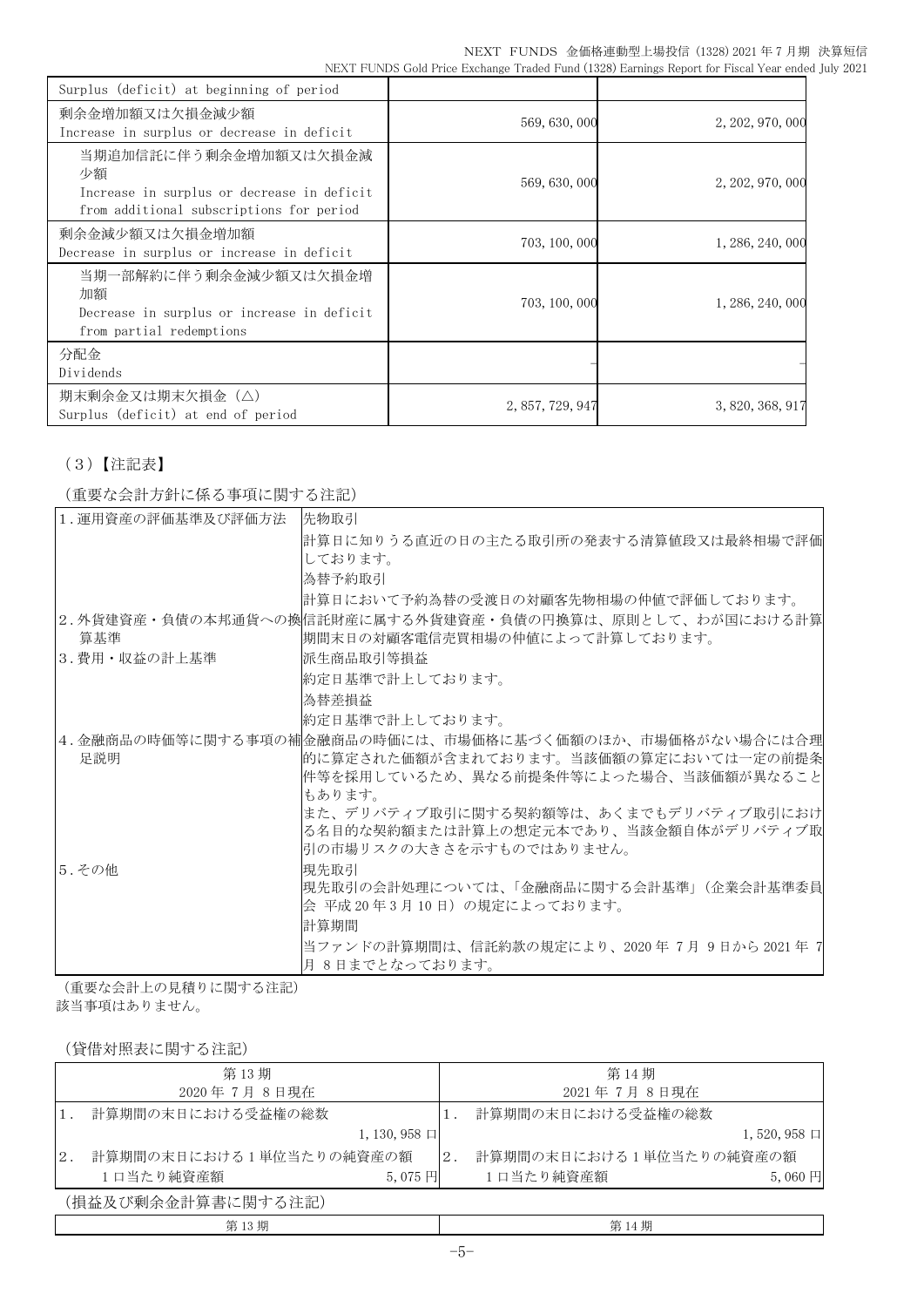### NEXT FUNDS 金価格連動型上場投信 (1328) 2021 年 7 月期 決算短信 NEXT FUNDS Gold Price Exchange Traded Fund (1328) Earnings Report for Fiscal Year ended July 2021

| 白<br>2019年7月9日<br>至 2020年7月8日 |             |                                          | 自<br>2020年7月9日<br>至 2021年7月8日 |                |              |                                          |
|-------------------------------|-------------|------------------------------------------|-------------------------------|----------------|--------------|------------------------------------------|
| 1. 分配金の計算過程                   |             |                                          | 1. 分配金の計算過程                   |                |              |                                          |
| 項目                            |             |                                          |                               | 項目             |              |                                          |
| 当期配当等収益額                      | A           | $\triangle$ 1, 647, 512 円                |                               | 当期配当等収益額       | А            | $\triangle$ 3, 897, 819円                 |
| 分配準備積立金                       | B           | $\triangle$ 777, 274, 601 $\overline{H}$ |                               | 分配準備積立金        | B            | $\triangle$ 808, 727, 549 円              |
| 配当等収益合計額                      | $C=A+B$     | $\triangle$ 778, 922, 113 円              |                               | 配当等収益合計額       | $C=A+B$      | $\triangle$ 812, 625, 368 円              |
| 経費                            | D           | 29,805,436円                              |                               | 経費             | D            | 41, 258, 517 円                           |
| 収益分配可能額                       | $E=C-D$     | $0$ $H$                                  |                               | 収益分配可能額        | $E=C-D$      | $0$ 円                                    |
| 収益分配金                         | F           | 0円                                       |                               | 収益分配金          | $\mathsf{F}$ | 0 <sub>1</sub>                           |
| 次期繰越金(分配準備積立金)                | $G = E - F$ | $\triangle$ 808, 727, 549 $\Box$         |                               | 次期繰越金(分配準備積立金) | $G = E - F$  | $\triangle$ 853, 883, 885 $\overline{H}$ |
| 口数                            | H           | $1, 130, 958 \Box$                       |                               | 口数             | H            | $1,520,958 \Box$                         |
| 口当たり分配金                       | $I = F/H$   | $0$ 円                                    |                               | 口当たり分配金        | $I = F/H$    | 0円                                       |

# (金融商品に関する注記)

(1)金融商品の状況に関する事項

| 第13期                                        | 第14期                     |
|---------------------------------------------|--------------------------|
| 自 2019年7月9日                                 | 自 2020年7月9日              |
| 至 2020年7月8日                                 | 至 2021年7月8日              |
| 1. 金融商品に対する取組方針                             | 1. 金融商品に対する取組方針          |
| 当ファンドは、投資信託及び投資法人に関する法律第2条第                 | 同左                       |
| 4項に定める証券投資信託であり、信託約款に規定する運用                 |                          |
| の基本方針に従い、有価証券等の金融商品に対して投資とし                 |                          |
| て運用することを目的としております。                          |                          |
| 2. 金融商品の内容及びその金融商品に係るリスク                    | 2. 金融商品の内容及びその金融商品に係るリスク |
| 当ファンドが保有する金融商品の種類は、デリバティブ取                  | 同左                       |
| 引、コール・ローン等の金銭債権及び金銭債務であります。                 |                          |
| これらは、金価格の変動リスク、金利変動リスク、為替変動                 |                          |
| リスクなどの市場リスク、信用リスク及び流動性リスクにさ                 |                          |
| らされております。                                   |                          |
| 当ファンドは、信託財産に属する資産の効率的な運用に資す                 |                          |
| ることを目的として、商品先物取引を行なっております。当                 |                          |
| 該デリバティブ取引は、対象とする商品等に係る価格変動リ<br> スクを有しております。 |                          |
| 当ファンドは、信託財産に属する資産の外貨エクスポージャ                 |                          |
| 一の調整、並びに信託財産に属する外貨建資金の受渡を行う                 |                          |
| ことを目的として、為替予約取引を利用しております。                   |                          |
| 3. 金融商品に係るリスク管理体制                           | 3. 金融商品に係るリスク管理体制        |
| 委託会社においては、独立した投資リスク管理に関する委員同左               |                          |
| 会を設け、パフォーマンスの考査及び運用リスクの管理を行                 |                          |
| なっております。                                    |                          |
| ○市場リスクの管理                                   |                          |
| 市場リスクに関しては、資産配分等の状況を常時、分析・把                 |                          |
| 握し、投資方針に沿っているか等の管理を行なっておりま                  |                          |
| す。                                          |                          |
| ○信用リスクの管理                                   |                          |
| 信用リスクに関しては、発行体や取引先の財務状況等に関す                 |                          |
| る情報収集・分析を常時、継続し、格付等の信用度に応じた                 |                          |
| 組入制限等の管理を行なっております。<br>○流動性リスクの管理            |                          |
| 流動性リスクに関しては、必要に応じて市場流動性の状況を                 |                          |
| 把握し、取引量や組入比率等の管理を行なっております。                  |                          |
| (2) 金融商品の時価等に関する事項                          |                          |
|                                             |                          |

| 第13期                       | 第 14 期            |
|----------------------------|-------------------|
| 2020 年 7月 8日現在             | 2021年 7月 8日現在     |
| 1.貸借対照表計上額、時価及び差額          | 1.貸借対照表計上額、時価及び差額 |
| 貸借対照表上の金融商品は原則としてすべて時価で評価し | 同左                |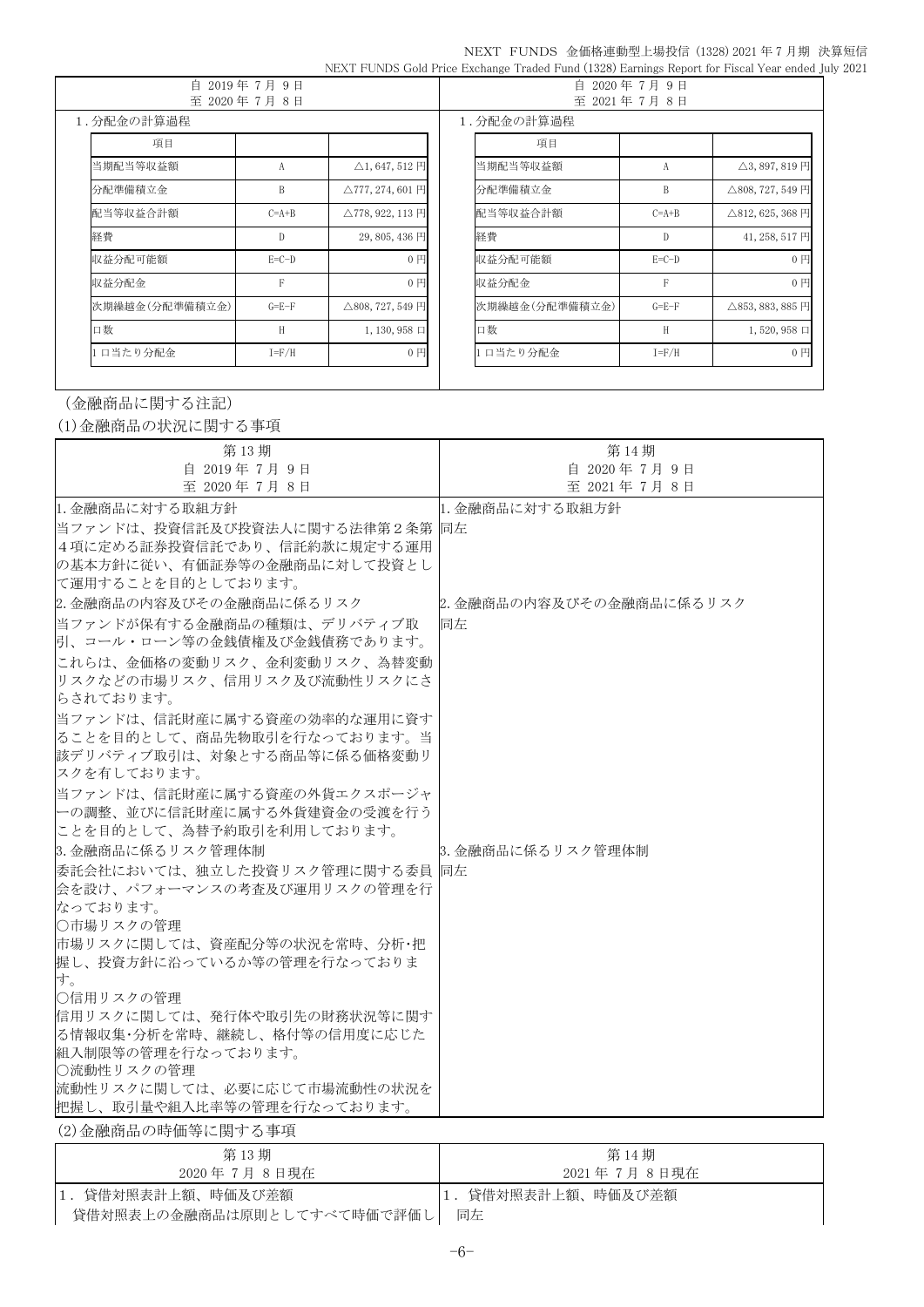NEXT FUNDS Gold Price Exchange Traded Fund (1328) Earnings Report for Fiscal Year ended July 2021 ているため、貸借対照表計上額と時価との差額はありませ  $h_{\circ}$ |2.時価の算定方法 | 2.時価の算定方法 派生商品評価勘定 デリバティブ取引については、(その他の注記)の3 デリバティブ取引関係に記載しております。 コール・ローン等の金銭債権及び金銭債務 これらの科目は短期間で決済されるため、帳簿価額は時 価と近似していることから、当該帳簿価額を時価としてお ります。 同左

(関連当事者との取引に関する注記)

| 第13期                          | 第14期        |
|-------------------------------|-------------|
| 自 2019年7月9日                   | 自 2020年7月9日 |
| 至 2020年7月8日                   | 至 2021年7月8日 |
| 市場価格その他当該取引に係る公正な価格を勘案して、一般同左 |             |
| の取引条件と異なる関連当事者との取引は行なわれていない   |             |
| ため、該当事項はございません。               |             |
|                               |             |

(その他の注記)

1 元本の移動

| 第13期                                             |                      | 第14期                     |                    |
|--------------------------------------------------|----------------------|--------------------------|--------------------|
| 自 2019年7月9日                                      |                      | 自 2020年7月9日              |                    |
| 至 2020年7月8日                                      |                      | 至 2021年7月8日              |                    |
| 期首元本額                                            | 3,060,040,984 円期首元本額 |                          | $2,881,680,984$ 円  |
| 期中追加設定元本額                                        |                      | 687, 960, 000 円期中追加設定元本額 | $2,216,760,000$ 円  |
| 期中一部解約元本額                                        |                      | 866, 320, 000 円期中一部解約元本額 | 1, 223, 040, 000 円 |
| $\sim$ $\sim$ $\sim$ $\sim$ $\sim$ $\sim$ $\sim$ |                      |                          |                    |

2 有価証券関係

該当事項はありません。

3 デリバティブ取引関係

### デリバティブ取引の契約額等、時価及び評価損益

|           | 第13期(2020年7月8日現在) |           |                  |                          | 第14期(2021年7月8日現在) |           |                  |                           |
|-----------|-------------------|-----------|------------------|--------------------------|-------------------|-----------|------------------|---------------------------|
| 種類        | 契約額等 (円)          |           |                  |                          | 契約額等 (円)          |           |                  |                           |
|           |                   | うち1年<br>超 | 時価 (円)           | 評価損益 (円)                 |                   | うち1年<br>超 | 時価 (円)           | 評価損益 (円)                  |
| 市場取引      |                   |           |                  |                          |                   |           |                  |                           |
| 商品先物取引    |                   |           |                  |                          |                   |           |                  |                           |
| 買建        | 5, 733, 494, 214  |           | 5, 905, 716, 369 | 172, 222, 155            | 8, 011, 940, 098  |           | 7, 692, 062, 014 | $\triangle$ 319, 878, 084 |
| 市場取引以外の取引 |                   |           |                  |                          |                   |           |                  |                           |
| 為替予約取引    |                   |           |                  |                          |                   |           |                  |                           |
| 買建        | 4, 453, 037, 625  |           | 4, 391, 823, 800 | $\triangle 61, 213, 825$ | 6, 225, 288, 000  |           | 6, 280, 794, 770 | 55, 506, 770              |
| 米ドル       | 4, 453, 037, 625  | -         | 4, 391, 823, 800 | $\triangle 61, 213, 825$ | 6, 225, 288, 000  | —         | 6, 280, 794, 770 | 55, 506, 770              |
| 合計        |                   |           |                  | 111, 008, 330            |                   |           |                  | $\triangle$ 264, 371, 314 |

(注)時価の算定方法

### 1先物取引

外国先物取引について

先物の評価においては、計算日に知りうる直近の日の主たる取引所の発表する清算値段又は最終相場で評価してお ります。

2為替予約取引

1)計算日において対顧客先物相場の仲値が発表されている外貨については以下のように評価しております。

①計算日において為替予約の受渡日(以下「当該日」といいます)の対顧客先物相場の仲値が発表されている場合 は、当該為替予約は当該仲値で評価しております。